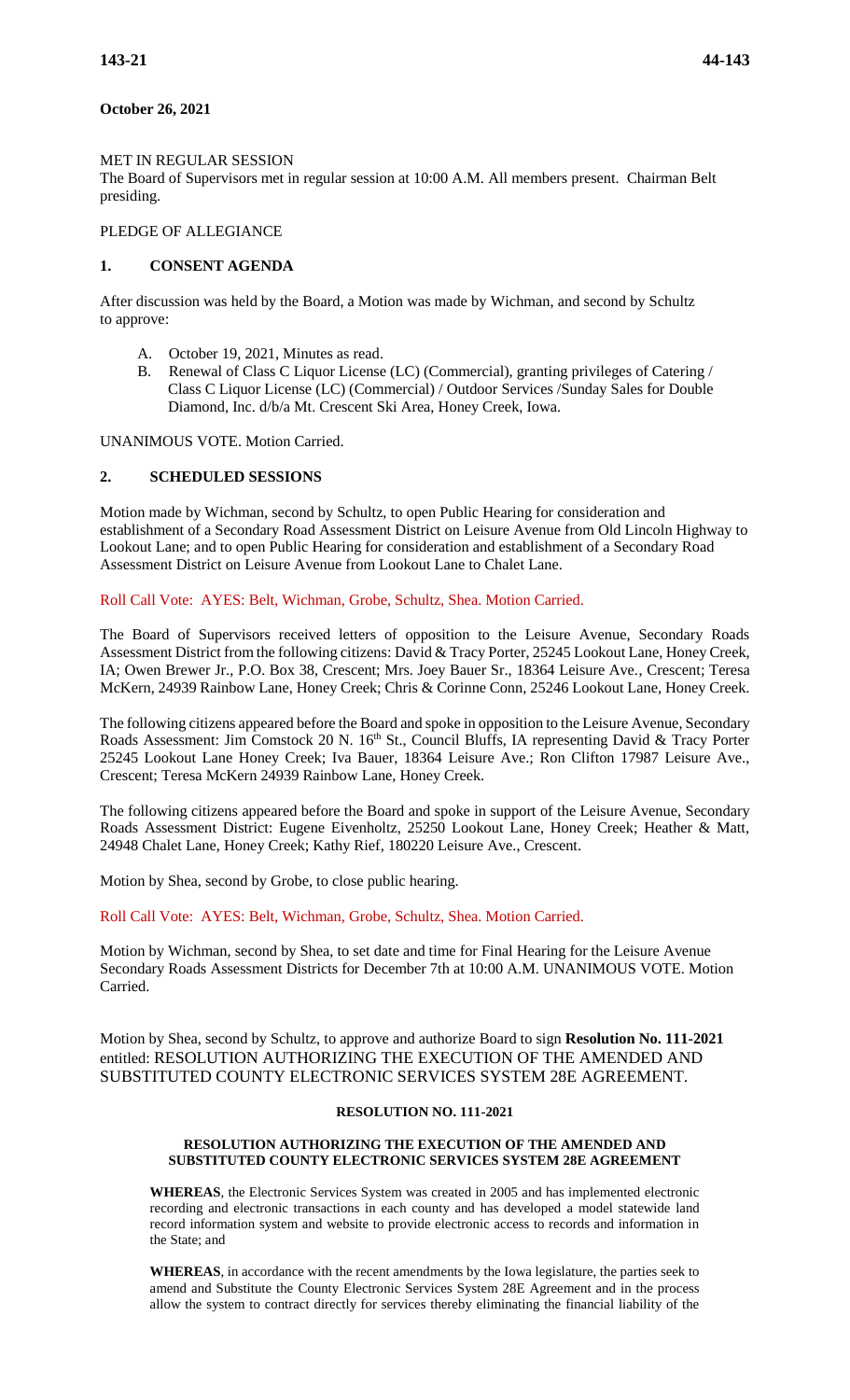Iowa County Recorders Association for the direct contractual actions of the Electronic Services System while at the same time allowing for a representative governance system assuring continued leadership by elected County Recorders across the State.

**NOW THEREFORE BE IT RESOLVED**, that the Chairman of the Pottawattamie County Board of Supervisors is hereby authorized to execute the Amended and Substituted County Electronic Services System 28E Agreement.

#### **Dated this 26th Day of October, 2021.**

|                         | ROLL CALL VOTE |            |                |               |  |
|-------------------------|----------------|------------|----------------|---------------|--|
|                         | <b>AYE</b>     | <b>NAY</b> | <b>ABSTAIN</b> | <b>ABSENT</b> |  |
| Scott A. Belt, Chairman | O              | O          | $\circ$        | O             |  |
| Tim Wichman             | O              | $\circ$    | $\circ$        | O             |  |
| Lynn Grobe              | O              | O          | $\circ$        | O             |  |
| Justin Schultz          | O              | O          | $\circ$        | O             |  |
| Brian Shea              | O              | O          | O              | O             |  |
|                         |                |            |                |               |  |

Roll Call Vote: AYES: Belt, Wichman, Grobe, Schultz, Shea. Motion Carried.

Melvyn Houser, County Auditor

ATTEST: \_\_\_\_\_\_\_\_\_\_\_\_\_\_\_\_\_\_\_\_\_\_\_\_\_\_\_\_\_\_\_\_\_\_\_\_\_\_\_\_\_\_\_\_\_\_\_\_\_

Buildings & Grounds Director Jason Slack and Risk and Safety Manager Garfield Coleman appeared before the Board of Supervisors to discuss winterization and safety measures on temporary ADA ramp at Courthouse. Discussion only. No action taken.

# **3. OTHER BUSINESS**

Motion made by Wichman, second by Schultz, to approve and authorize Board to sign **Resolution No. 110-2021** entitled: Resolution Appointing Deputies.

#### **RESOLUTION NO. 110-2021**

#### **RESOLUTION APPOINTING DEPUTIES**

**WHEREAS**, the Code of Iowa, Chapter 331.903, states that the Auditor, Treasurer, Recorder, Sheriff and County Attorney may each appoint, with approval of the Board, one or more deputies, assistants, or clerks for whose acts the principal officer is responsible; and

**WHEREAS**, the number of deputy appointments of the Treasurer has changed; and

**WHEREAS**, the number of deputies, assistants, and clerks for each office shall be determined by the board and the number and approval of each appointment shall be adopted by a resolution recorded in the minutes of the board; and

**WHEREAS**, each deputy officer, assistant and clerk shall perform the duties assigned by the principal officer making the appointment and during the absence or disability of the principal officer, the first deputy shall perform the duties of the principal officer.

**NOW THEREFORE BE IT RESOLVED**, that the Pottawattamie County Board of Supervisors hereby approves the following deputy appointments for the Treasurer's Office:

> Jamie Smothers, First Deputy Heather Ausdemore, First Deputy

**Dated this 26th Day of October, 2021.**

#### ROLL CALL VOTE

## AYE NAY ABSTAIN ABSENT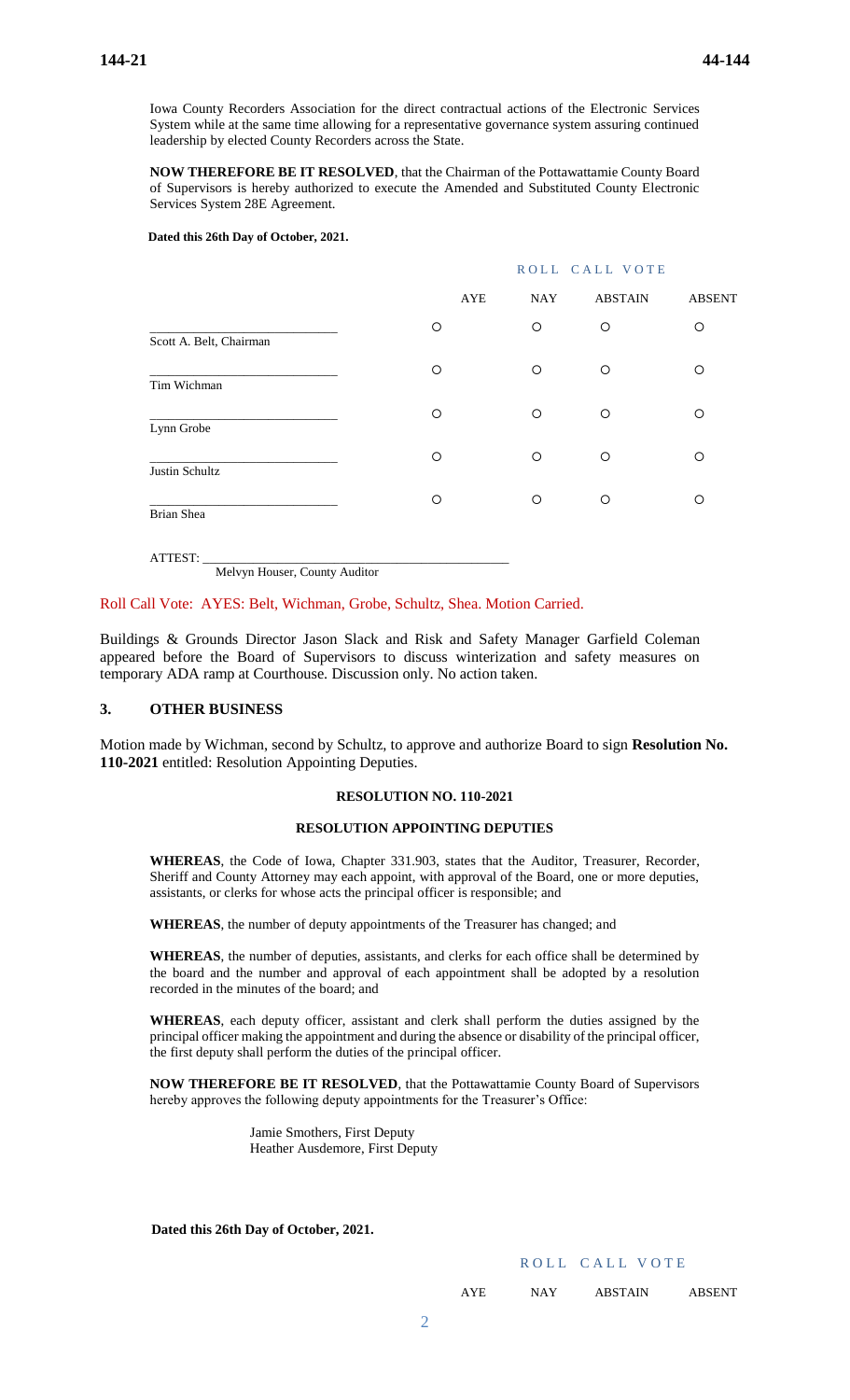|                         | O | ◯       | O | ∩ |
|-------------------------|---|---------|---|---|
| Scott A. Belt, Chairman |   |         |   |   |
|                         | O | $\circ$ | O | ∩ |
| Tim Wichman             |   |         |   |   |
|                         | О | $\circ$ | O | ∩ |
| Lynn Grobe              |   |         |   |   |
|                         | O | $\circ$ | O | ∩ |
| Justin Schultz          |   |         |   |   |
|                         | О | ∩       | O | ∩ |
| <b>Brian Shea</b>       |   |         |   |   |
|                         |   |         |   |   |

ATTEST: \_\_\_\_\_\_\_\_\_\_\_\_\_\_\_\_\_\_\_\_\_\_\_\_\_\_\_\_\_\_\_\_\_\_\_\_\_\_\_\_\_\_\_\_\_\_\_\_\_ Melvyn Houser, County Auditor

# Roll Call Vote: AYES: Belt, Wichman, Grobe, Schultz, Shea. Motion Carried.

Motion by Wichman, second by Schultz, to approve job descriptions for GIS Analyst I, II, III and GIS Coordinator to be effective July 1, 2022. UNANIMOUS VOTE. Motion Carried.

Motion made by Wichman, second by Schultz, to approve and authorize Board to sign **Resolution No. 109-2021** entitled: RESOLUTION Authorizing Transfer from Rural Services Fund to Secondary Roads Fund.

### **RESOLUTION NO. 109-2021**

#### **RESOLUTION Authorizing Transfer from Rural Services Fund to Secondary Roads Fund**

**WHEREAS**, it is desired to transfer money from Rural Services Fund to Secondary Rods Fund; and

**WHEREAS**, said transfer is in accordance with Section 331.432, Code of Iowa; and

**NOW THEREFORE BE IT RESOLVED**, that the Pottawattamie County Board of Supervisors as follows:

SECTION 1: The sum of \$1,303,750 is ordered to be transferred from Rural Services Fund to Secondary Roads Fund, and

SECTION 2: The Auditor is directed to correct his/her book accordingly and to notify the Treasurer of this operating transfer.

## **Dated this 26th day of October, 2020.**

|                         |         | ROLL CALL VOTE |                |               |  |
|-------------------------|---------|----------------|----------------|---------------|--|
|                         | AYE     | <b>NAY</b>     | <b>ABSTAIN</b> | <b>ABSENT</b> |  |
| Scott A. Belt, Chairman | $\circ$ | $\circ$        | $\circ$        | $\circ$       |  |
| Tim Wichman             | O       | $\circ$        | $\circ$        | O             |  |
| Lynn Grobe              | O       | $\circ$        | $\circ$        | O             |  |
| Justin Schultz          | $\circ$ | $\circ$        | $\circ$        | $\circ$       |  |
| <b>Brian Shea</b>       | $\circ$ | $\circ$        | $\circ$        | $\circ$       |  |

ATTEST: \_\_\_\_\_\_\_\_\_\_\_\_\_\_\_\_\_\_\_\_\_\_\_\_\_\_\_\_\_\_\_\_\_\_\_\_\_\_\_\_\_\_\_\_\_\_\_\_\_

Melvyn Houser, County Auditor

#### Roll Call Vote: AYES: Belt, Wichman, Grobe, Schultz, Shea. Motion Carried.

# **4. RECEIVED/FILED**

#### A. Salary Actions

- 1) Communications Payroll Status Change for Rebecca Liston, Jason Study
- 2) Recorder Payroll Status Change for Marilyn Hebing, Andrew Moats